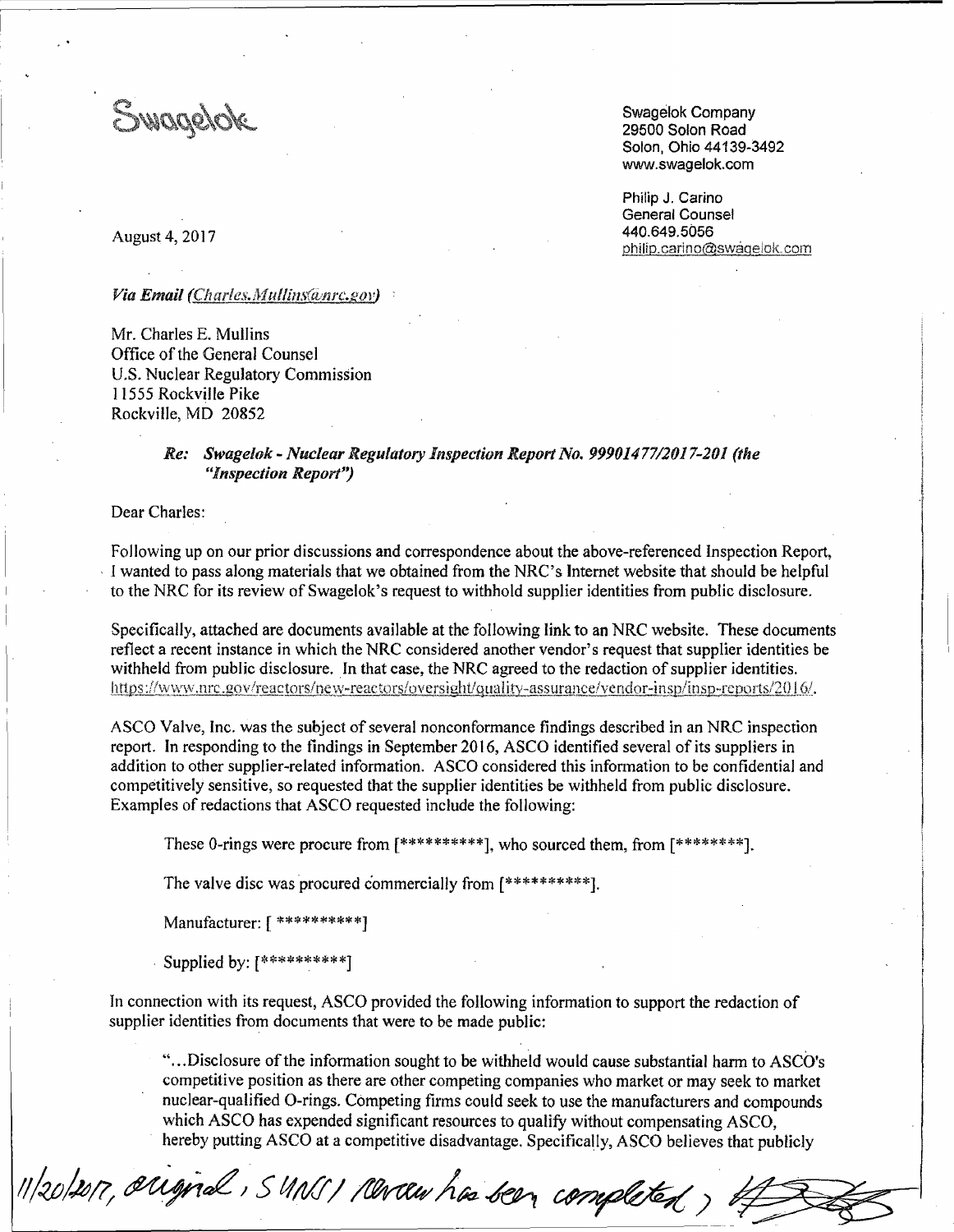Mr. Charles E. Mullins Office of the General Counsel August 4, 2017 Page 2 of 2

> identifying the specific compounds used in ASCO's nuclear-qualified 0-rings would allow potential competitors to avoid the costs that ASCO has incurred to qualify those compounds. Similarly, identifying the specific manufacturers that ASCO uses to supply those compounds would allow potential competitors to determine which of the multiple manufacturers of the 0 ring material have the requisite quality programs to supply nuclear-qualified material, thus avoiding the costs which ASCO has incurred to make those determinations."

Affidavit of Michael G. Lenio, Paragraph 5. The following week, after reviewing ASCO's request, the NRC agreed to the redactions of supplier identities:

"We have reviewed your application and the material in accordance with the requirements of 10 · CFR 2.390 and, on the basis of the statements in the affidavit, have determined that the submitted information sought to be withheld contains proprietary commercial information and should be withheld from public disclosure."

October 4, 2016 letter to Michael G. Lenio (Director of Quality, ASCO Valve, Inc.) from Richard P. McIntyre (Acting Chief Quality Assurance, Vendor Inspection Branch-2, Division of Construction Inspection and Operational Programs Office of New Reactors).

Significantly, the grounds successfully asserted by ASCO in its case are the same as those asserted by Swagelok in this case. In connection with its original request that supplier identities be withheld from public disclosure, Swagelok submitted an affidavit by its Vice President-Engineering stating as follows:

"In addition, public disclosure of the Confidential Information is likely to cause substantial harm to the competitive position of Swagelok due to Swagelok's investment of time and money, and the extensive process that Swagelok conducts, to identify, qualify, and develop its suppliers. Disclosing the Confidential Information would allow competitors to free ride on Swagelok's expensive and time-consuming efforts to identify, qualify, and develop its roster of suppliers without the competitors' incurring similar time and expense. In addition Swagelok's suppliers perform specialized operations, including some that utilize Swagelok trade secrets, and releasing the names of the suppliers to the public would provide information on how Swagelok products are processed."

*Affidavit of David Peace* at paragraph 7 (copy attached to my letter to you of July 7, 2017). Swagelok's grounds for maintaining the confidentiality of supplier identities is further discussed in my letters of and July 7 and July 25, 2017.

We thought it would be important to raise this recent precedent. Based on this precedent, and for the reasons stated in our prior submissions, discussions, and correspondence, Swagelok requests that the NRC publish only a redacted version of the Inspection Report that blocks out the names of Swagelok's suppliers. For your convenience, I am providing such a redacted version by email as a separate attachment. Again, please let us know if we can provide any further information, if the NRC would like to have a further discussion, or if it would be useful for us to have a discussion with the Department of Justice team that is reviewing this matter. Thank you. ·

Very truly yours,

Philip J. Carino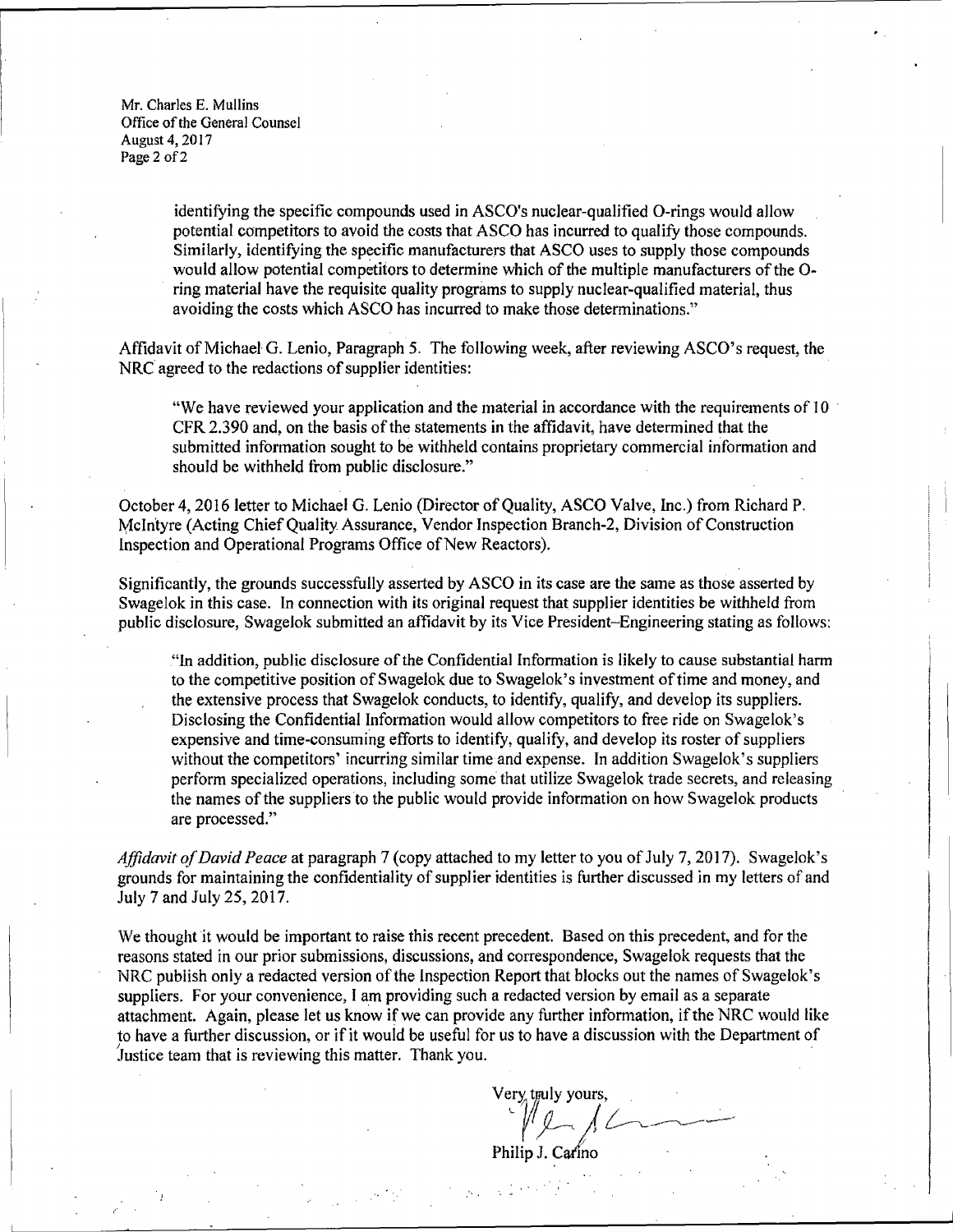#### October 4, 2016

Michael G. Lenio. Director of Quality ASCO Valve, Inc. 1561 Columbia Hwy N Aiken, SC 29801

#### NUCLEAR REGULATORY COMMISSION APPROVAL OF ASCO VALVE, INC. SUBJECT: REQUEST FOR WITHHOLDING INFORMATION FROM PUBLIC DISCLOSURE

Dear Mr. Lenio.

By letter dated September 27, 2016, you submitted an affidavit dated September 1. 2016. executed by yourself, requesting that the information contained in the following document be withheld from public disclosure pursuant to Title 10 of the Code of Federal Requiations (10 CFR), Part 2, Section 2.390:

REPLY TO NOTICE OF NONCONFORMANCE ASCO VALVE, INC., DOCKET NO. 99901054 VENDOR INSPECTION REPORT 99901054/2016-201

The affidavit stated that the submitted information should be considered exempt from mandatory public disclosure for the following reasons:

- (i) The information sought to be withheld from public disclosure is owned and has been held in confidence by ASCO.
- (ii) The information is of a type customary held in confidence by ASCO and not customarily disclosed to the public. ASCO has a rational basis for determining the types of information customary held in confidence by it and, in that connection, utilizes a system to determine when and the substance of that system constitute ASCO policy and provide the rational basis required.
- (iii) The information is being transmitted to the Commission in confidence, under the provisions of 10 CFR 2.390, it is to be received in confidence by the Commission,
- (iv) This information is not readily available in public sources.
- (v) Public disclosure of this proprietary information is likely to cause substantial harm to ASCO's competitive position, because it would enhance the ability of competitors to provide similar equipment without the investment made by ASCO to qualify that equipment at considerable expense to ASCO and has significant value.

We have reviewed your application and the material in accordance with the requirements of 10 CFR 2.390 and, on the basis of the statements in the affidavit, have determined that the submitted information sought to be withheld contains proprietary commercial information and should be withheld from public disclosure.

Therefore, Attachment 1 from the above mentioned letter, ML16273A278, pages 2-5, marked as proprietary, will be withheld from public disclosure pursuant to 10 CFR 2.390(b)(5) and Section 103(b) of the Atomic Energy Act of 1954, as amended. The public version of the above mentioned letter will be available under ML16273A277.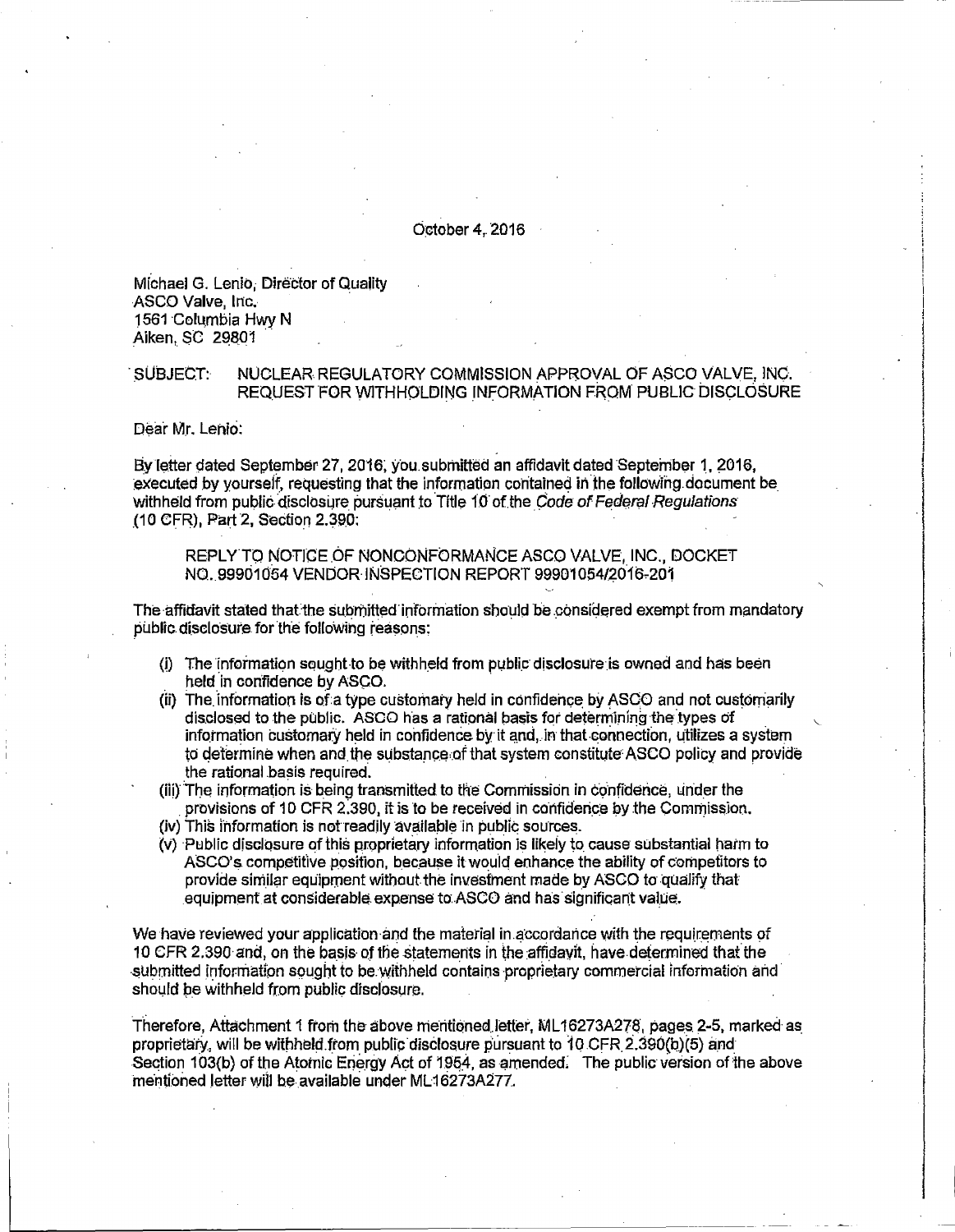M. Lenio

Withholding from public inspection shall not affect the right, if any, of persons properly and directly concerned to inspect the documents. If the need arises, we may send copies of this information to our consultants working in this area. We will, of course, ensure that the consultants have signed the appropriate agreements for handling proprietary information.

If the basis for withholding this information from public inspection should change in the future such that the information could then be made available for public inspection, you should promptly notify the Nuclear Regulatory Commission (NRC). You also should understand that the NRC may have cause to review this determination in the future, for example, if the scope of a Freedom of Information Act request includes your information. In all review situations, if the NRC makes a determination adverse to the above, you will be notified in advance of any public. disclosure.

If you have any questions regarding this matter, I may be reached at 301-415-3215.

Sincerely,

# **RAI**

Richard P. McIntyre, Acting Chief Quality Assurance Vendor Inspection Branch-2 Division of Construction Inspection and Operational Programs Office of New Reactors

Docket No: 99901054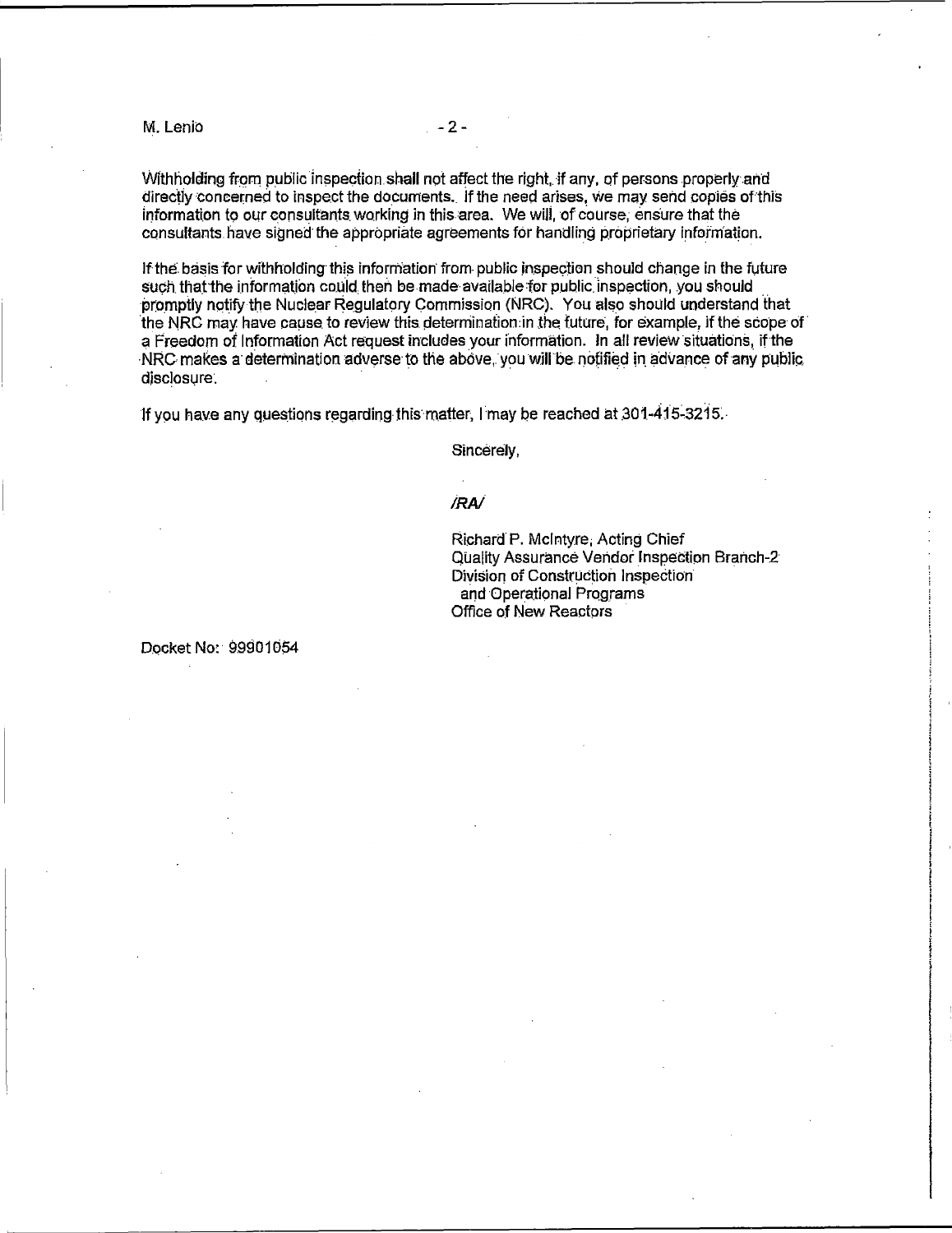M. Lenio

Withholding from public inspection shall not affect the right, if any, of persons properly and directly concerned to inspect the documents. If the need arises, we may send copies of this information to our consultants working in this area. We will, of course, ensure that the consultants have signed the appropriate agreements for handling proprietary information.

If the basis for withholding this information from public inspection should change in the future such that the information could then be made available for public inspection, you should promptly notify the Nuclear Regulatory Commission (NRC). You also should understand that the NRC may have cause to review this determination in the future, for example, if the scope of a Freedom of Information Act request includes your information. In all review situations, if the NRC makes a determination adverse to the above, you will be notified in advance of any public disclosure.

If you have any questions regarding this matter, I may be reached at 301-415-3215.

Sincerely.

# **/RA/**

Richard P. McIntyre, Acting Chief Quality Assurance Vendor Inspection Branch-2 Division of Construction Inspection and Operational Programs Office of New Reactors

Docket No: 99901054

| DISTRIBUTION:          |
|------------------------|
| ASakadales             |
| KKavanagh              |
| TJackson               |
| ABelen                 |
| Mike.lenio@emerson.com |

| <b>ADAMS Accession No.: ML16273A097</b> |                     |              | <b>NRO-002</b>                                 |
|-----------------------------------------|---------------------|--------------|------------------------------------------------|
| IOFC.                                   |                     |              | NRO/DCIP/QVIB-2 OGC/GCLR/LCLSP NRO/DCIP/QVIB-2 |
|                                         | <b>NAME</b> ETorres | JSuttenberg* | RMcIntyre                                      |
|                                         | IDATE 109/30/16     | 09/30/16     | 10/03/16<br>.                                  |

# OFFICIAL RECORD COPY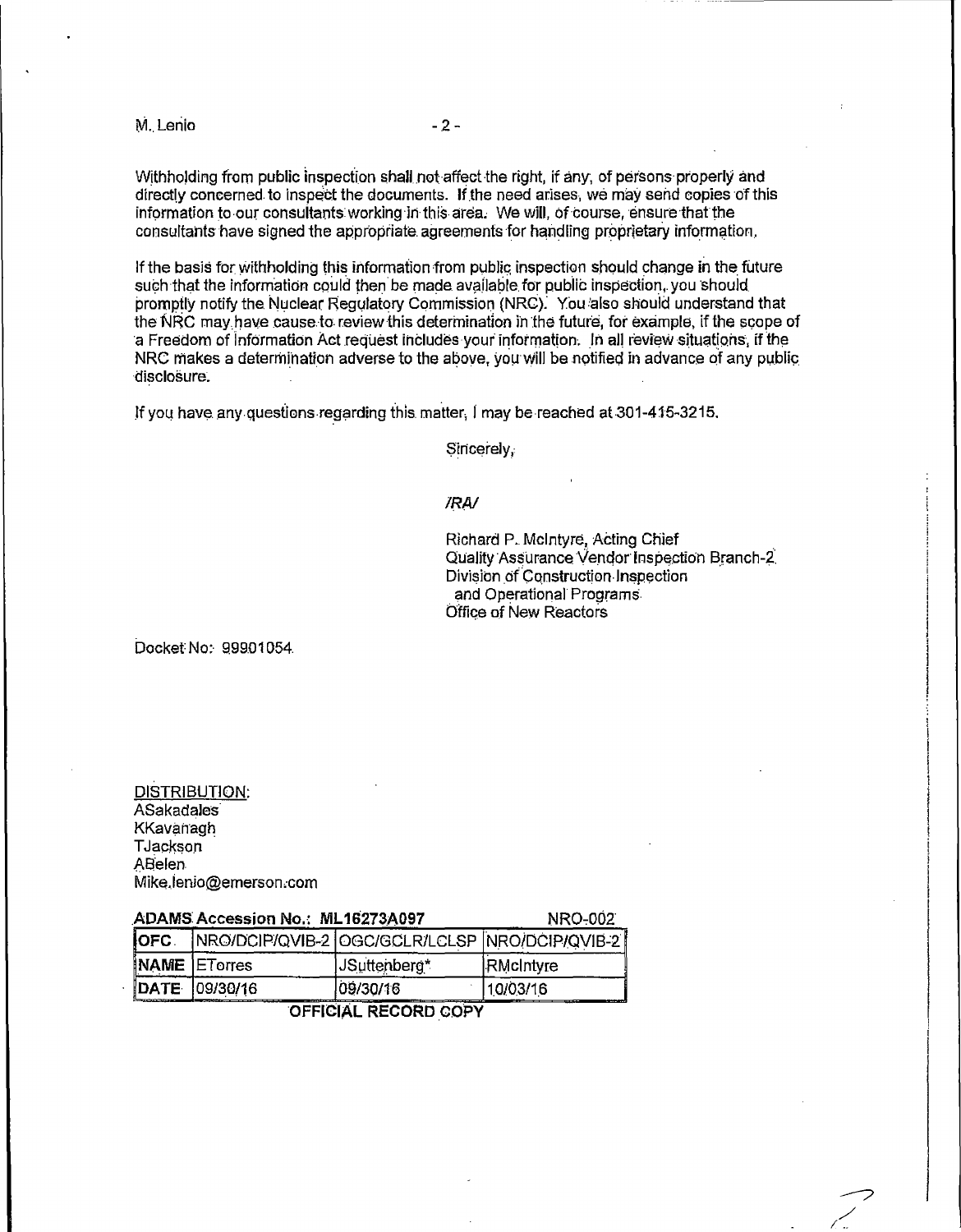

ASCO Valve, Inc. 1561 Columbia Highway Alken, SC 29801 **USA** 

T (803) 641-9200 F (803) 641-9290 www.asconumatics.com

September 27, 2016

United States Nuclear Regulatory Commission ATTN: Document Control Desk. Washington, DC 20555-0001

REPLY TO NOTICE OF NONCONFORMANCE. Subject: ASCO VALVE, INC., DOCKET NO. 99901054 VENDOR INSPECTION REPORT 99901054/2016-201

References: 1.) NRC Notice of Nonconformance 99901054/2016-201-01 2.) NRC Vendor Inspection Report No. 99901054/2016-201

ASCO Valve, Inc. (ASCO) provides in the Attachment 1 identified as hereto the written statement or explanation requested in the Notice of Nonconformance (Reference 1) dated April 15, 2016. Attachment I contains information that ASCO considers to be proprietary. Attachment 2 hereto is ASCO's Reply with the proprietary information redacted. Attachment 3 hereto is in response to the letter from Mr. Richard McIntyre dated July 5, 2016 Attachment 3 replaces the affidavit transmitted by my letter dated June 9, 2016, which includes ASCO's affidavit supporting its request for proprietary treatment of the redacted information. The Nonconformance was identified during the Nuclear Regulatory Commission's (NRC) inspection of ASCO's Aiken SC facility (Reference 2) conducted February 8<sup>th</sup>-12<sup>th</sup>, 2016 by Edgardo Torres (Inspection Leader), Laura Micewski, Raju Patel, and Louis Dumont.

Please contact me at (803) 641-9205 if you have questions or need to discuss this matter further.

ASCO self-identified that the letter needed to be corrected to include the proprietary legend that was inadvertently left off the pages of attachment 1.

Sincerely.

Michael I Lenis

Michael G. Lenio Director of Quality ASCO Valve, Inc.

cc. Chief. Ouality Vendor Inspection Branch-2 Division of Construction Inspection and Operational Programs Office of New Reactors, USNRC

IED9<br>NRD

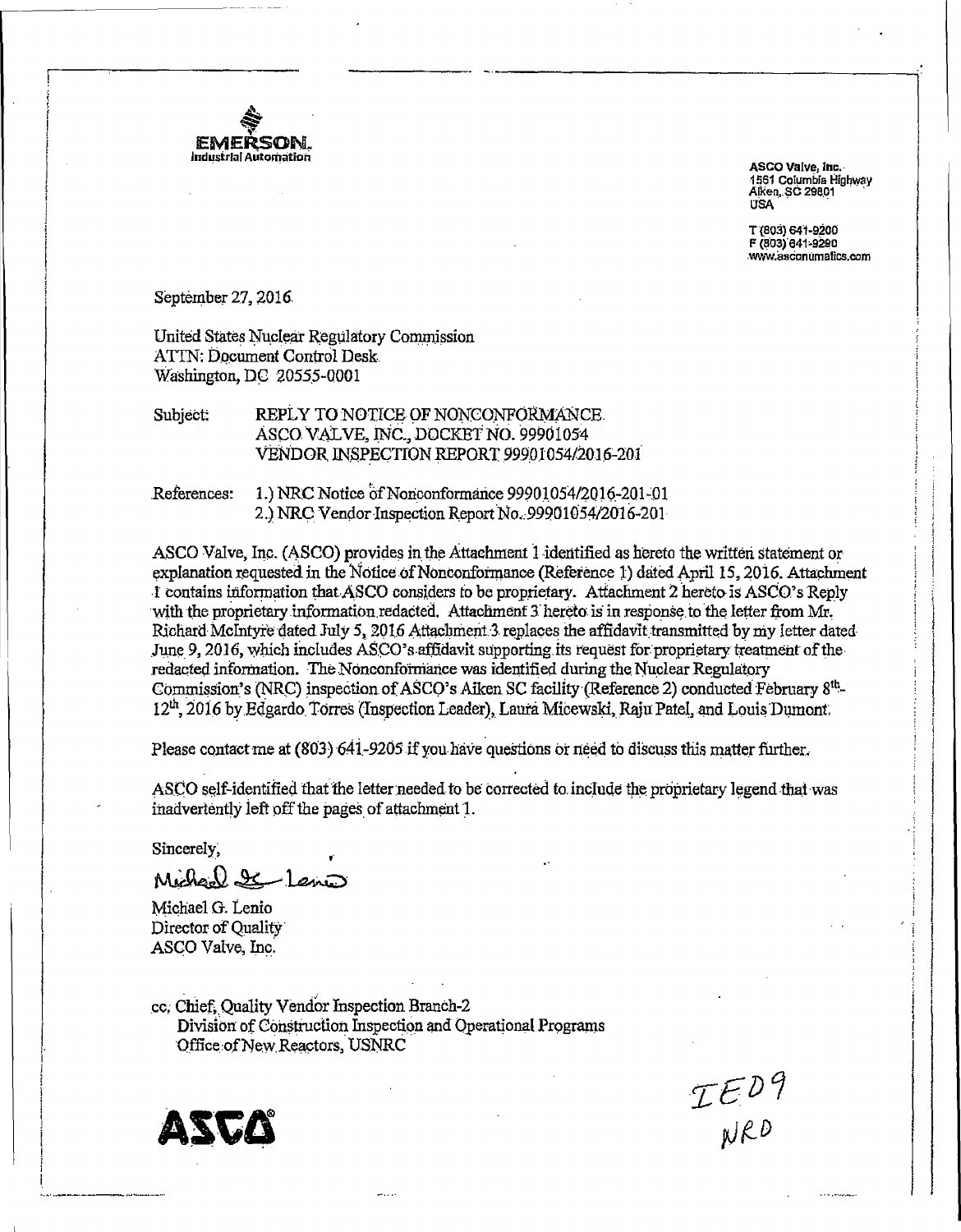Attachment 3

#### AFFIDAVIT

Re: Request for Withholding from Public Disclosure per 10 C.F.R. 2.390

STATE OF SOUTH CAROLINA. ີ SS **COUNTY OF AIKEN** 

I. Michael G. Lenio, being duly sworn, hereby say and depose:

- 1. I am Director of Quality, ASCO Valve, Inc. ("ASCO") and as such I have been specifically delegated the function of reviewing company proprietary information sought to be withheld from public disclosure in connection with the nuclear safety related qualification of certain o-rings and am authorized to apply for its withholding on behalf of ASCO.
- 2. The information sought to be withheld is contained in the ASCO's Reply to Notice of Nonconformance 99901054/2016-201.

The document contains information considered to be proprietary (Attachment 1). Proprietary material in the enclosed document is indicated by brackets [13] or other similar markings as required by 10 C,F,R. 2.390(b)(1)(i)(B). A non-proprietary version of the document with specific proprietary information deleted (Attachment 2) is also being provided, as indicated in the transmittal letter.

The information considered to be proprietary consists of information (compound numbers) identifying the materials used in o-rings that are referenced in the cited Notice of Nonconformance as well as the manufacturers supplying those compounds to ASCO.

- 3. I am making this affidavit in conformance with the provisions of 10 C.F.R. § 2.390 of the Commission's regulations and in conjunction with ASCO's application for withholding accompanying this Affidavit.
- 4. I have personal knowledge of the criteria and procedures utilized by ASCO in designating information as a trade secret, privileged, or as confidential commercial or financial information. Some examples of categories of information which fit into the definition of proprietary information are:
	- a) Information which discloses process, method, or apparatus, including supporting data and analyses, where prevention of its use by ASCO's competitors without license or contract from ASCO constitutes a competitive economic advantage over other companies in the industry.
	- b) Information, which if used by a competitor, would reduce his expenditure of resources or improve his competitive position in the design, manufacture, shipment, installation, assurance of quality, or licensing of a similar product.
	- c) Information which reveals cost or price information, production capacities, budget levels, or commercial strategies of ASCO, its customers, its partners, or its suppliers.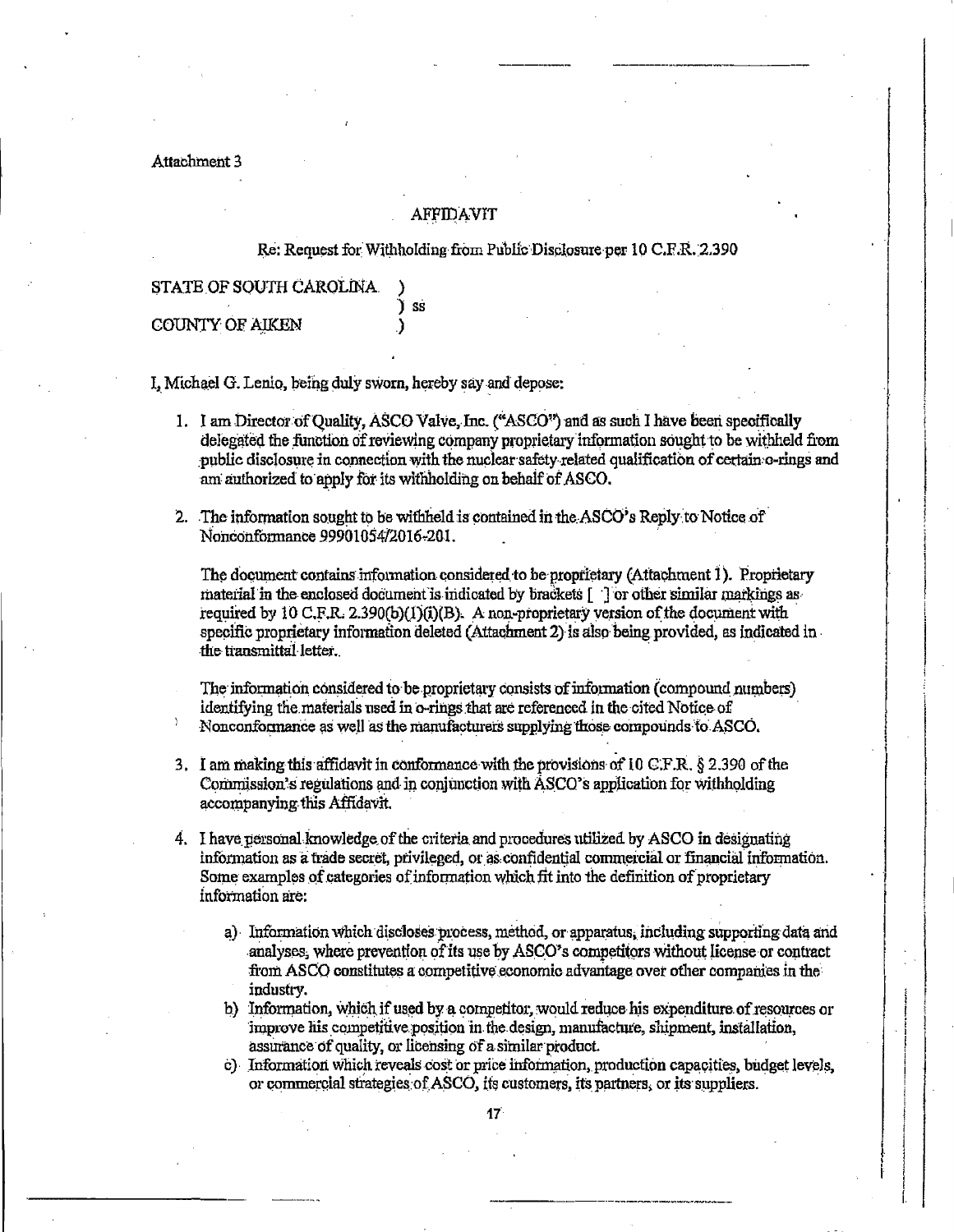- d) Information which reveals aspects of past, present, or future ASCO oustomer-funded development plans or programs, of potential commercial value to ASCO.
- e) Information which discloses patentable subject matter for which it may be desirable to obtain patent protection.
- f) Information obtained through ASCO actions which could reveal additional insights into nuclear safety-related equipment qualification processes and regulatory proceedings, and which are not otherwise readily obtainable by a competitor.

Information sought to be withheld is considered to be proprietary based on the reasons set forth in paragraphs  $4(a)$ , (b) and (f) above.

- 5. Disclosure of the information sought to be withheld would cause substantial harm to ASCO's competitive position as there are other competing companies who market or may seek to market nuclear-qualified o-xings. Competing firms could seek to use the manufacturers and compounds which ASCO has expended significant resources to qualify without compensating ASCO. thereby putting ASCO at a competitive disadvantage. Specifically, ASCO believes that publicly identifying the specific compounds used in ASCO's nuclear-qualified o-rings would allow potential competitors to avoid the costs that ASCO has incurred to qualify those compounds. Similarly, identifying the specific manufacturers that ASCO uses to supply those compounds would allow potential competitors to determine which of the multiple manufacturers of the oring material have the requisite quality programs to supply nuclear-qualified material, thus avoiding the costs which ASCO has incurred to make those determinations.
- 6. Pursuant to the provisions of paragraph (b)(4) of Section 2.390 of the Commission's regulations, the following is furnished for consideration by the Commission in determining whether the information sought to be withheld from public disclosure should be withheld.
	- The information sought to be withheld from public disclosure is owned and has been held  $(i)$ in confidence by ASCO.
	- $(ii)$ The information is of a type customarily held in confidence by ASCO and not customarily disclosed to the public. ASCO has a rational basis for determining the types of information customarily held in confidence by it and, in that connection, utilizes a system to determine when and whether to hold certain types of information in confidence. The application of that system and the substance of that system constitute ASCO policy and provide the rational basis required.
	- The information is being transmitted to the Commission in confidence and, under the  $(iii)$ provisions of 10 C.F.R. § 2.390, it is to be received in confidence ty the Commission. This information is not readily available in public sources.
	- $(iv)$ Public disclosure of this proprietary information is likely to cause substantial harm to  $(v)$
	- ASCO's competitive position, because it would enhance the ability of competitors to provide similar equipment without the investment made by ASCO to qualify that equipment at considerable expense to ASCO and has significant value.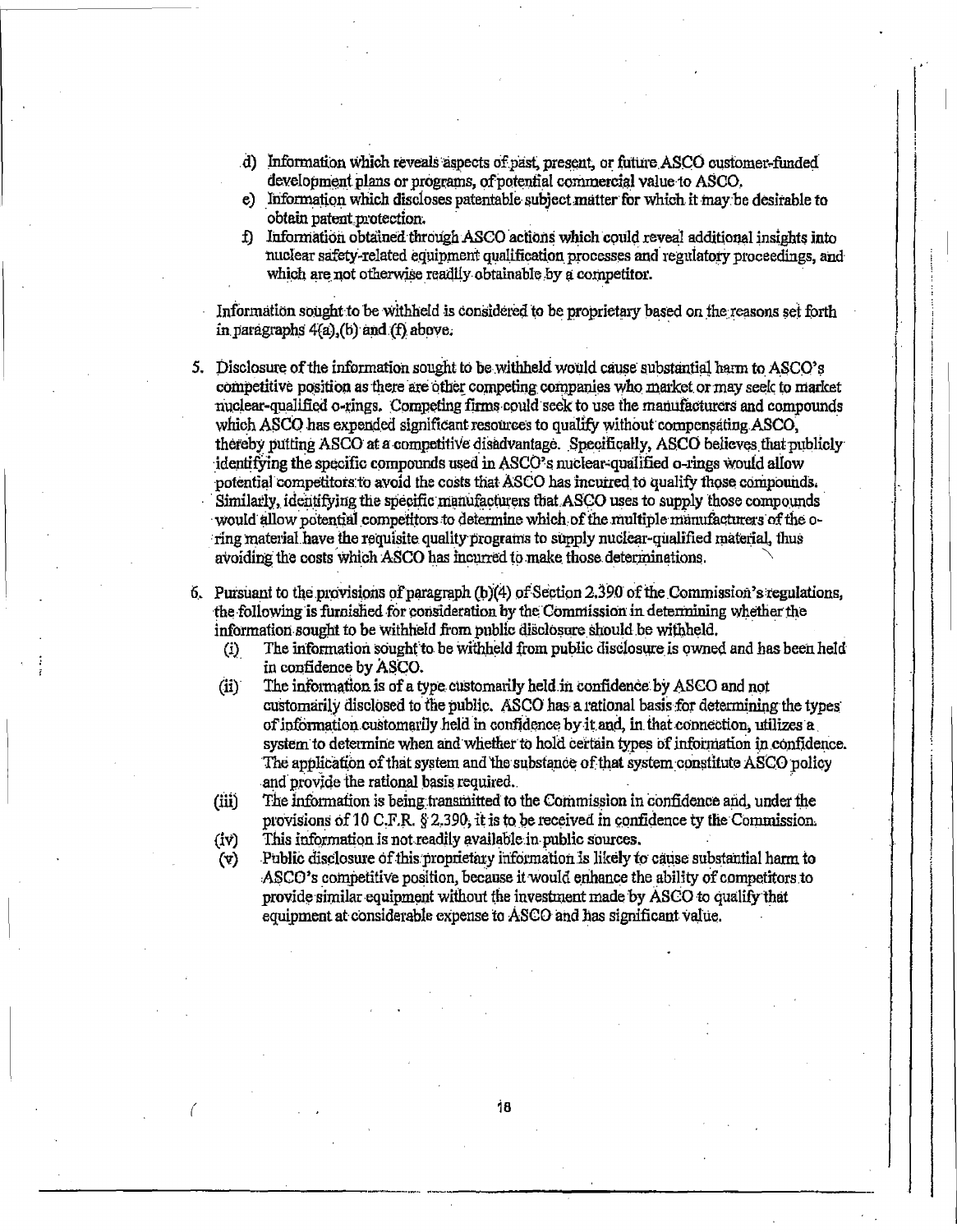7. The foregoing statements are true and correct to the best of my knowledge information, and belief.

Michael G. Lenio Director of Quality<br>ASCO Valve, Inc.

Sworn to and subscribed before me

 $\hat{\gamma}_{\alpha}$ 

day of Servem On, 2016 Notary Public **Computer B Riggs<br>Motary Public South Carolina**<br>My Commission Ero: 6-18-2025

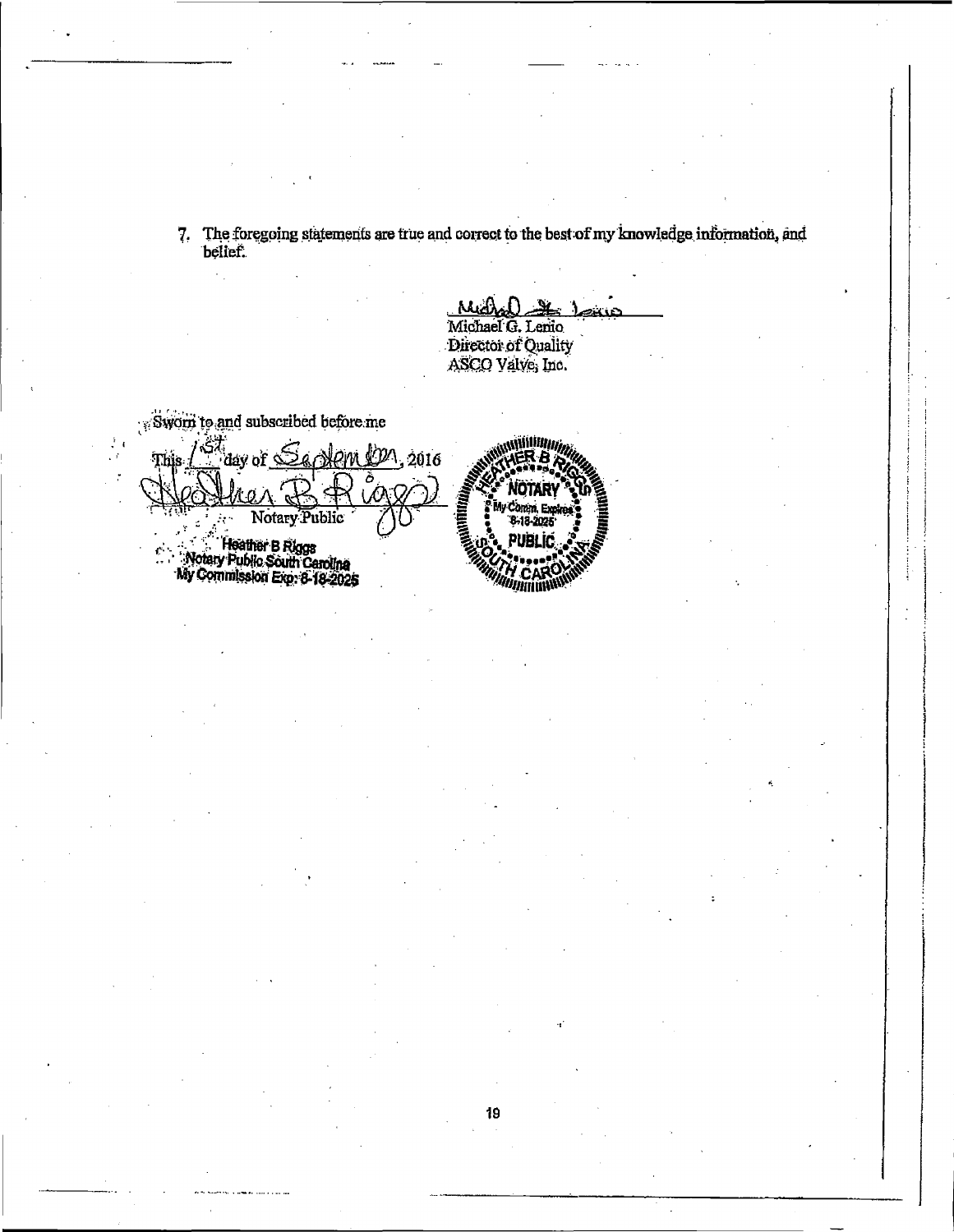### Nonconformance Item 2:

#### Nonconformance Item 2 states the following:

2. ASCO failed to verify the following identified critical characteristics: markings, inner diameter, outer diameter, length, turns, lead length, resistance, and the leads of a coil kit for Work Order A339448 (PO 1015038212), Part # G027502-001-K, Coil MXX Nuclear as required by the commercial-grade dedication testing acceptance plan. In addition, ASCO failed to verify the material identification critical characteristic for an O-ring for Work Order 797668-15, Part # 022525-007-90, by performing either a Fourier transform infrared spectroscopy (FTIR) or burn test, as required by the CGD receipt inspection acceptance plan.

#### **ASCO's Response to Item 2:**

The Quality System provides the inspector with three options to record the result: 1.) Pass, 2.) Skip, and 3.) Fail. The "Skip" selection is commonly used to document inspected items that were previously dedicated. However, this selection does not facilitate an explicit reference to notes regarding the prior dedication inspection. In addition, when the inspection record is printed, as is the case during audits and inspections, the reference to the prior dedication is not included in the printed information. During the NRC inspection, the printed document was reviewed and the notes regarding prior dedication were missed as a result.

Regarding example one (PO 1015038212, Part #  $G$ 027502-001-K): A notation of prior dedication. inspection was included on the inspection record, but was not observed or noted during the NRC Inspection. The critical characteristics including markings, inner diameter, outer diameter, length, turns, lead length, resistance, and the leads were inspected at the dedication inspection and the material was put into stock in the nuclear stock room. This inspection dedicates the coil. Therefore, when pulled for a specific order, an additional inspection is not required.

When a previously dedicated component is selected for a work order, the dedication inspector decuments the original inspection number that dedicated the component, and then selects one of the three available options. In this example, the previous inspection record was referenced, and the "skip" option was selected. ASCO has verified the inspection record does include a reference to the original dedication inspection but was not noted or observed during the NRC Inspection.

The review of the elements of example one in Item 2 described above indicates that ASCO performed receipt inspection and dedication inspections consistent with our procedures. Therefore, ASCO takes exception to the finding in this example. However, ASCO understands the concerns expressed by the NRC during the inspection and is implementing corrective actions as described below to address those specific concerns.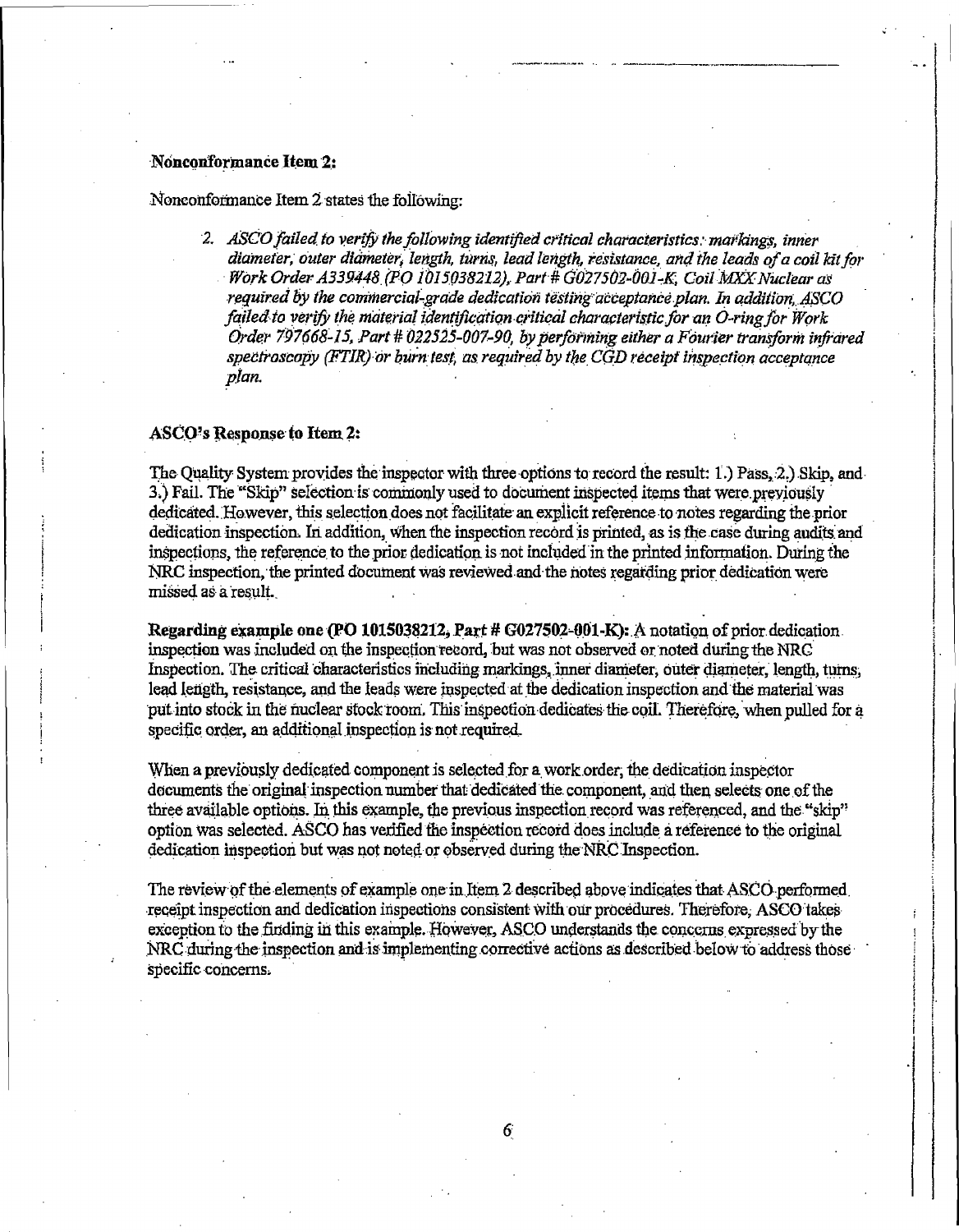Regarding example two (Work Order 797668-15, Part # 022525-007-90): Parts were inspected as commercial product. Material verification was not performed at receipt inspection. There are instructions in the Operations Sheet to perform a material verification at receipt inspection. However, for this particular order, instructions given by the Ouality Manager were misinterpreted to omit this step at receipt inspection. This instruction was provided on 10/1/15 to inspectors via e-mail. It should be noted that ASCO's MRP (Material Resource Planning) system designates all parts used in Nuclear products as "MP-I-094" parts. Once a part carries this designation, the designation cannot be removed, even if the part is no longer used for Nuclear products. This maintains the record integrity for legacy products. Operations Sheets are updated for parts that are no longer used in Nuclear products. Inspectors must use the Operations Sheets to ensure proper inspection and dedication is performed. There is a provision in ASCO Procedure MP-I-026 - "Sampling Plan for Product Acceptance" to allow for exceptions from the Operations Sheet if authorized by the Quality Manager or designee.

#### **Corrective Actions:**

- ASCO Procedure OC-ER-096 "Commercial Grade Dedication of Nuclear Valves, Actuators and Pressure / Temperature Switches, and Calibration Services", has been revised to eliminate the practice of selecting "Skip" for nuclear items. Going forward, the items will be inspected and reference to the previous dedication inspection will be prominently noted.
- ASCO reviewed the extent of condition for all parts listed on o-ring drawings to ensure that the inspection Operations Sheets reflect the current revision level and all nuclear items are properly identified.
- ASCO determined that the instruction to the inspectors to skip certain parts inspections was given on 10/1/15. ASCO reviewed the extent of condition for dedication records from 10/1/14 to 2/26/16. The findings concluded that no parts designated for use in Nuclear products were inspected as commercial items from  $10/1/14$  to  $10/1/15$ . After the instruction by the Quality Manager had been issued, in the period from 10/1/15 to 2/26/16, ten lots of parts designated for use in Nuclear products, including the part in example two, were inspected as commercial product. Parts from nine of these lots were still available. ASCO has sampled the stock from these nine lots and verified the correct material in accordance with ASCO Procedure QC-ER-008 - "Material Verification". It was determined that none of the material from the tenth lot was used in the production of a Nuclear product.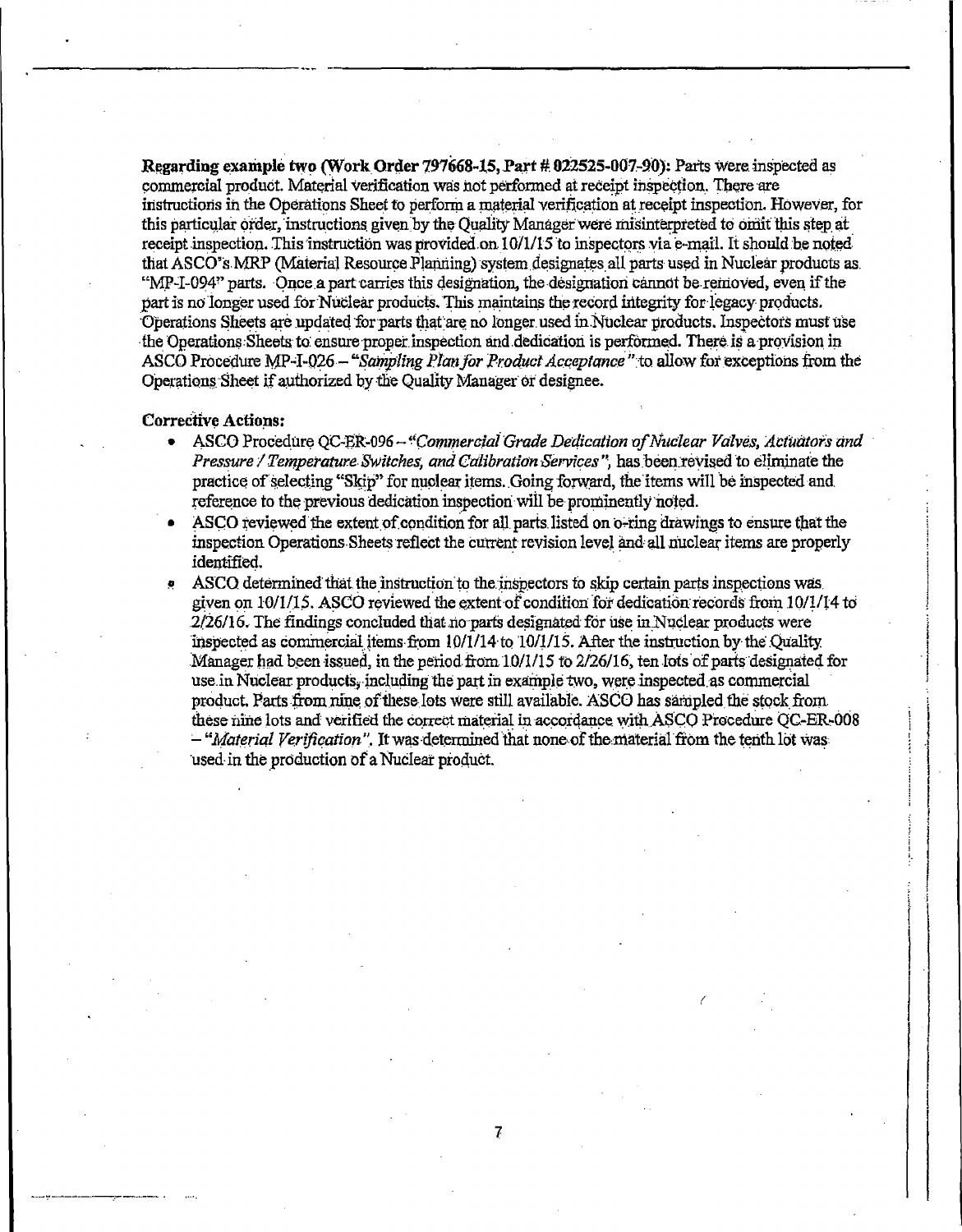# NRC Nonconformance Item 3:

Nonconformance Item 3 states the following:

3. ASCO failed to provide a documented technical basis for selection and use of sampling plans for CGD of commercial elastomers for the critical characteristic material identification by destructive testing as part of their acceptance method plan, when lot/batch control was not established through a commercial-grade survey, ASCO inspects only one item, independent of lot size, when performing destructive testing to verify material critical characteristics of the elastomers mentioned above, which is not in accordance with ASCO's procedure MP-I-026, "Sampling Plan for Product Acceptance," NRC regulatory guidance and Electric Power Research Institute (EPRI) industry standards.

# ASCO's Response to Item 3:

The material verification of elastomeric components is destructive. ASCO Procedure EDP-177 -"Determination of Critical Characteristics for Dedication Inspection (Nuclear Valves)" did not properly identify sampling plans for parts requiring destructive testing to ensure a lot is homogenous per EPRI industry standards. In addition, ASCO Procedure MP-I-026 - "Sampling Plan for Product Acceptance" does not address sample size to be used for destructive testing. The practice has been to use one sample from the lot received for material verification. ASCO did not define a sampling plan as defined in EPRI 5652 Commercial Grade Dedication section D.2.9, Referencing EPRI report TR-017218-R1 sampling plans for destructive and non-destructive inspection methods.

# **Corrective Actions:**

• ASCO Procedure EDP-177 - "Determination of Critical Characteristics for Dedication Inspection (Nuclear Valves)" section 4.A & 4.B has been revised to reference destructive and non-destructive testing as follows:

a. Destructive type testing:

Material verification is typically a destructive testing feature that is critical when listed as such in the FMEA document, therefore dedication inspection needs to verify that receiving inspection performed sufficient destructive type testing on the lot/batch being dedicated based on the criteria below:

1. For custom parts direct from the manufacturer, a sampling plan of one piece per lot is allowed per EPRI report TR-017218-R1 section 2.4.4.1 as the lot is traceable to the production lot number.

2. For O-rings, U-cups, and other commercially available parts traceable to a single manufacturer, verify that the sampling plan set forth under section 2.4.4.2 of EPRI report TR-017218-R1 is followed.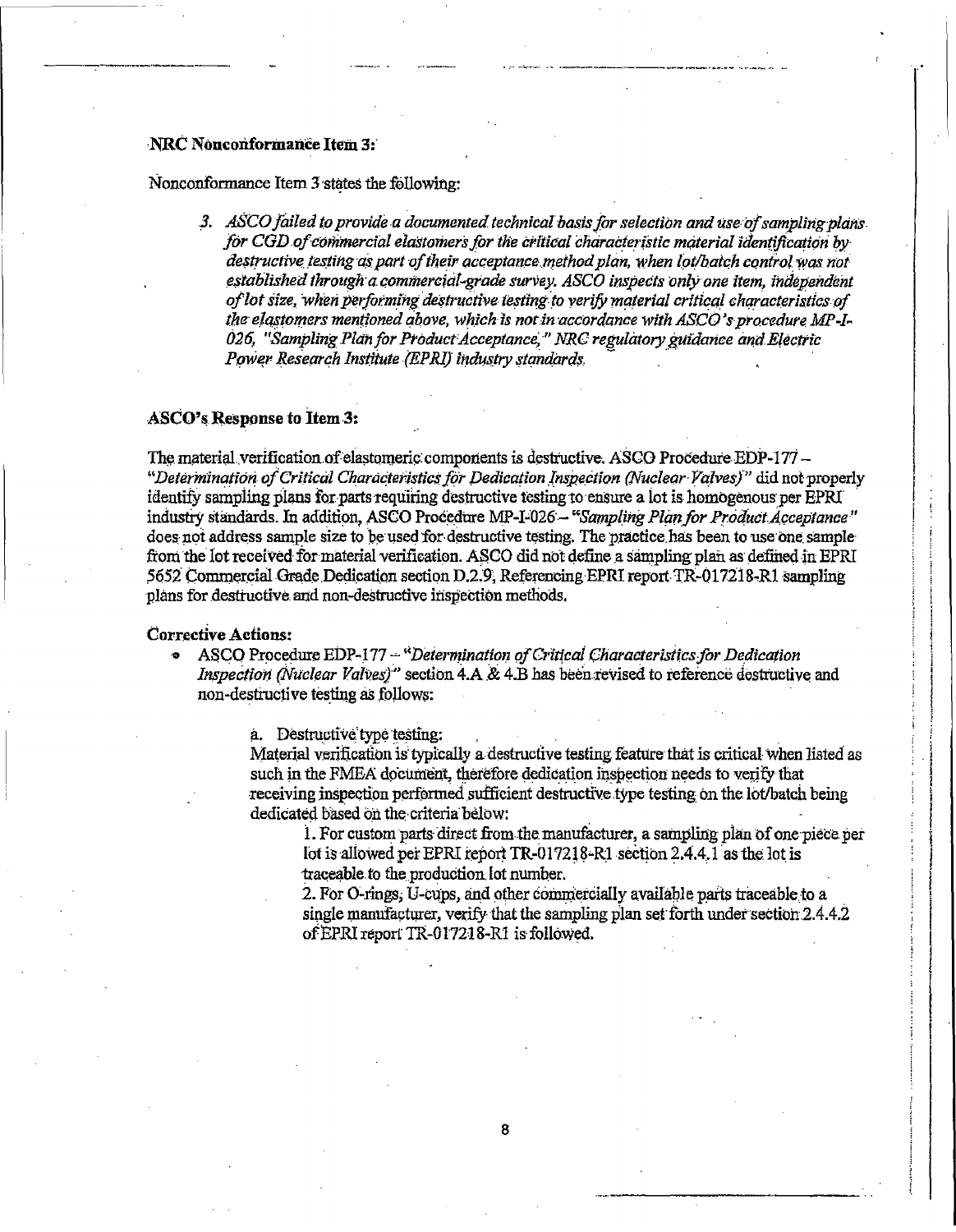- b. Non-destructive testing where the sample inspected during receipt inspection would show consistent results throughout the entire lot and/or batch. Where features and criteria can be expected to have similar consistent results, a sampling plan lower than 100% based on Section 2.3.4.1 of EPRI report TR-017218-R1 can be selected and approved as specified on the Operations Sheet.
- MP-1-026 "Sampling Plan for Product Acceptance" will be revised to include Sampling Plan  $\bullet$ for both destructive and non-destructive testing. Corrective action completion date is August 10, 2016.

End of Attachment 1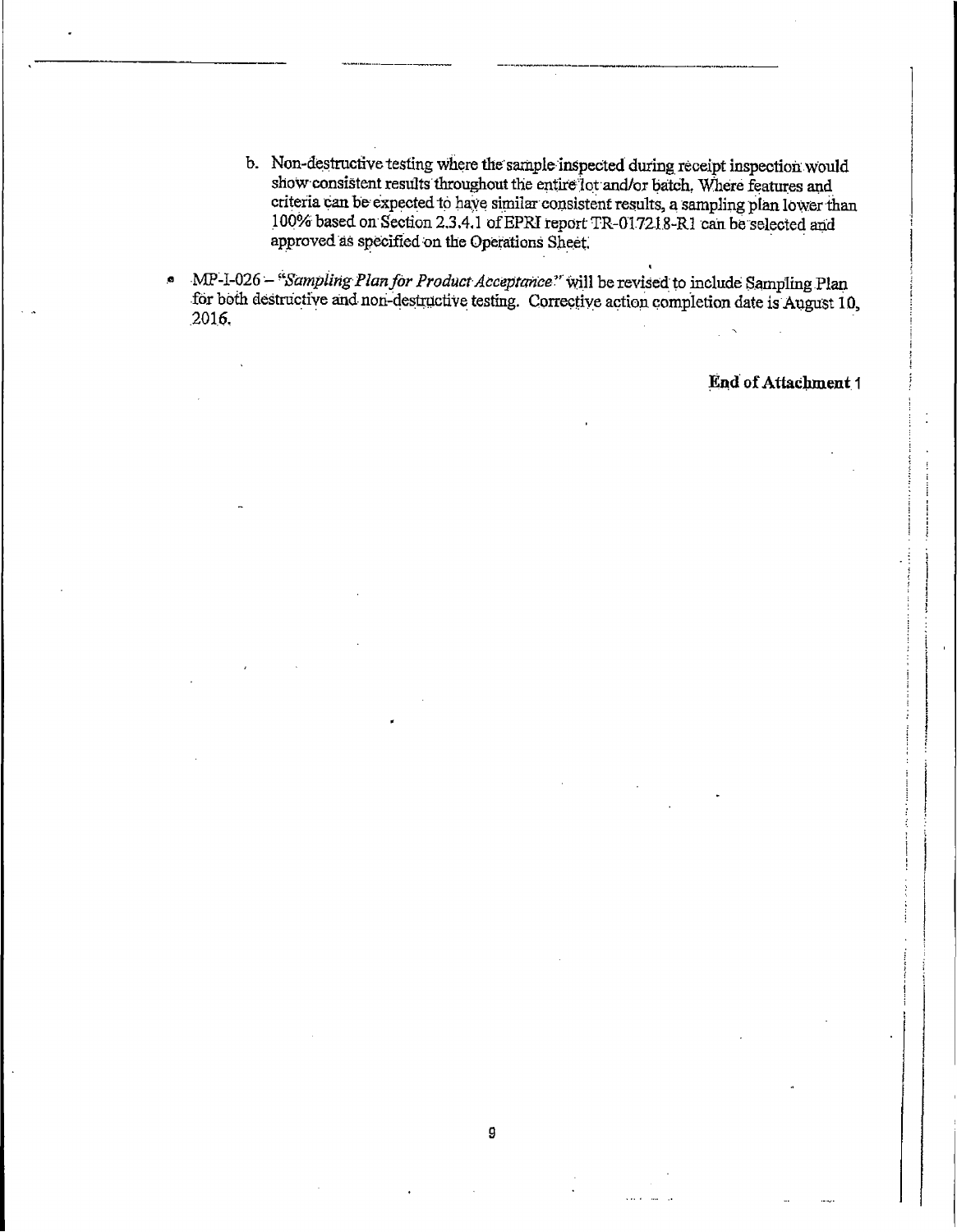### **Attachment 2**

This Attachment sets forth ASCO Valve Inc.'s (ASCO's) written statement or explanation in response to the Notice of Nonconformance 99901054/2016-201-01, dated April 15, 2016 (the "Nonconformance").

#### Nonconformance Item 1:

Nonconformance Item 1 states the following:

1. For commercial-grade dedication (CGD) of elastomers, ASCO failed to adequately translate identified critical characteristics to an acceptance method plan and therefore they were not verified. ASCO's commercial-grade surveys focused on general programmatic controls at the supplier, rather than on the control of critical characteristics for the elastomers being procured. Therefore, ASCO failed to identify and verify material critical characteristics in the commercial-grade surveys for the following examples:

• PO 101504876 for four SB11AKR pressure switches and four TN10B42R pressure transducers called for Part # G039619-050-VI (nuclear O-ring), which is made of Viton A type material. This material type is required for components that will be in service in a harsh environment, including exposure to radiation. These O-rings were procured from  $f^{*******}$ , who sourced them, from [\*\*\*\*\*\*\*\*\*\*]

(ASCO NOTE: The correct PO referenced in the bullet point above is 1015045876)

• PO 1015054413 for twenty-three NP 8316 3-way solenoid valves for Areva, a distributor for domestic nuclear plants, called for O-rings, Part # G089834-005-HT (O-ring nuclear), Part # G031325-002-HT (O-ring nuclear), and Part # G039619-005-HT (nuclear O-ring). All are made of ethylene propylene. These O-rings were procured from [\*\*\*\*\*\*\*\*\*\*], who sourced them from **J\*\*\*\*\*\*\*\*\*\*/** 

• PO 4500834520 with PSEG Nuclear for an NPX8223G131 solenoid valve for Hope Creek called for a rubber disc, Part # G064355-007 (Disc nuclear). The valve disc was procured commercially from f\*\*\*\*\*\*\*\*\*\*7.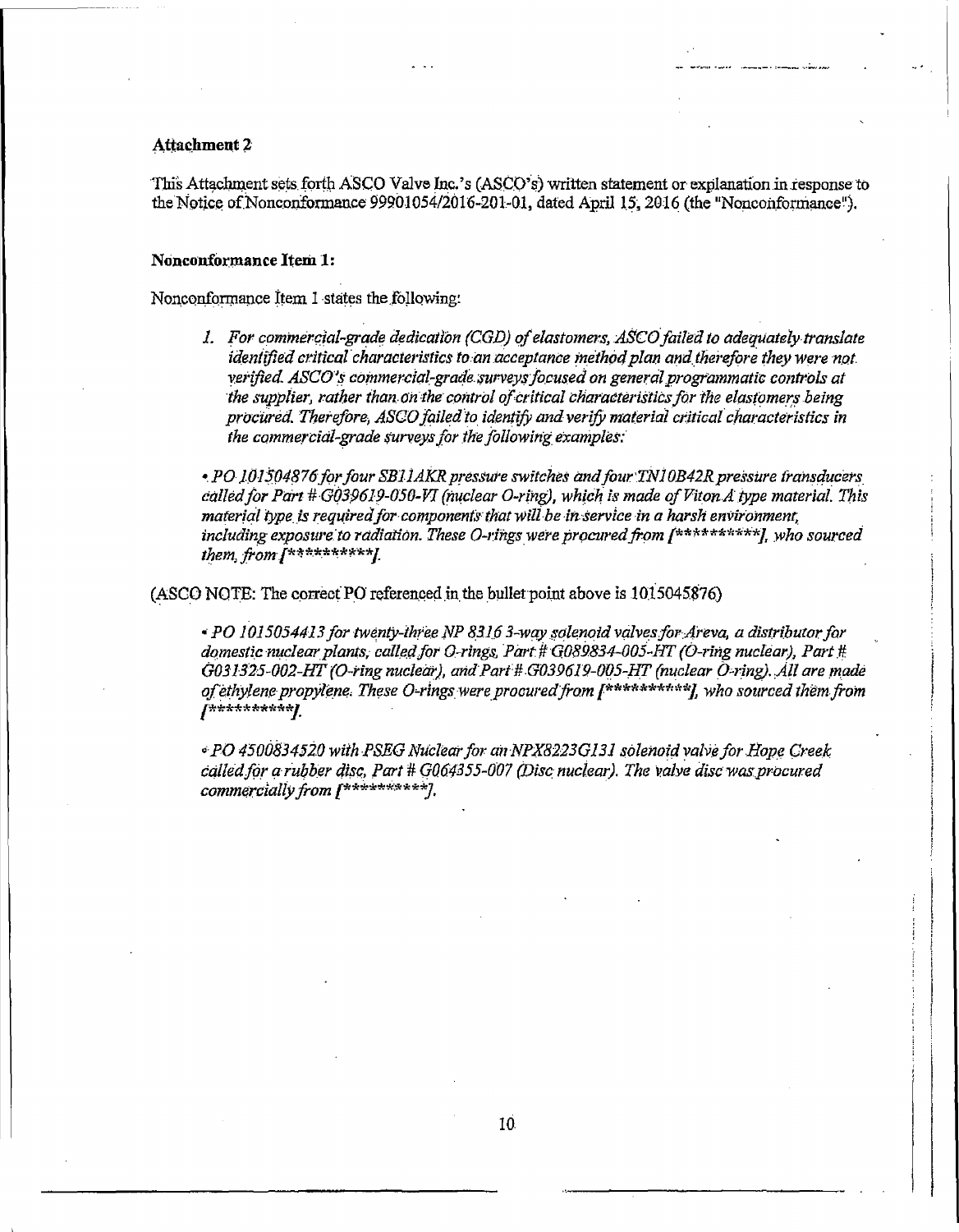#### **ASCO's Response to Item 1:**

Based on ASCO's procedure for conducting commercial grade dedication. ASCO Procedure OC-ER-096 – "Commercial Grade Dedication of Nuclear Valves, Actuators and Pressure / Temperature Switches, and Calibration Services", critical characteristics are identified and translated into inspection criteria and verified during receipt and dedication inspection. ASCO relies on material verification in the form of sampling and destructive testing at receipt inspection, not during commercial grade surveys, to verify critical characteristics. In doing so, ASCO is able to maintain traceability to compound number, cure date. lot and batch codes, and purchase order number.

Regarding example one (PO 1015045876, Part # G039619-050-VI): The referenced o-rings were verified to be Viton in accordance with ASCO Procedure OC-ER-008 - "Material Verification" at receipt inspection. In accordance with ASCO Procedure QC-ER-096 - "Commercial Grade Dedication of Nuclear Valves, Actuators and Pressure / Temperature Switches, and Calibration Services", material verification was performed and documented at receipt inspection. Then the batch/lot number and cure date were recorded in the dedication inspection record for traceability back to the receipt inspection record containing material verification. Notes from the receiving record and dedication record for the part in this example are summarized below:

Receiving Record INS-IC494574-01

- Part #: 039619-050-VI
- Cure Date: 1015  $\blacksquare$
- " Compound#: [\*\*\*\*\*\*\*\*\*\*\*]
- Batch/Lot #: UF207000/60219  $\blacksquare$
- Manufacturer: [\*\*\*\*\*\*\*\*\*\*]  $\mathbf{z}$
- Material Verification Test Result: FKM (Viton), self extinguishing, specific gravity= $1.88$ , performed on 08/06/15

Dedication Record INT-FN425924-01

- Part #: G039619-050-VI
- Supplier:  $[********]$
- $\blacksquare$ Purchase Order #: 592526
- Batch/Lot #: UF207000/60219  $\blacksquare$
- Compound #:  $[$ \*\*\*\*\*\*\*\*\*\*]
- Cure Date: 1015 ×

Regarding example two (PO 1015054413, Part # G089834-005-HT, G031325-002-HT, and

G039619-005-HT): The referenced o-rings were verified to be ethylene propylene in accordance with ASCO Procedure QC-ER-008 - "Material Verification" at receipt inspection. Elastomeric materials are not verified at dedication inspection since this requires a destructive test. Therefore, in accordance with ASCO Procedure QC-ER-096 - "Commercial Grade Dedication of Nuclear Valves, Actuators and Pressure / Temperature Switches, and Calibration Services"; the cure date, compound number, lot and batch, and ASCO purchase order are recorded into the dedication inspection record to maintain traceability.

ASCO reviewed the receipt inspection records for these parts to verify that material testing was performed at receipt inspection. Notes from the receiving record for the parts in this example are summarized below: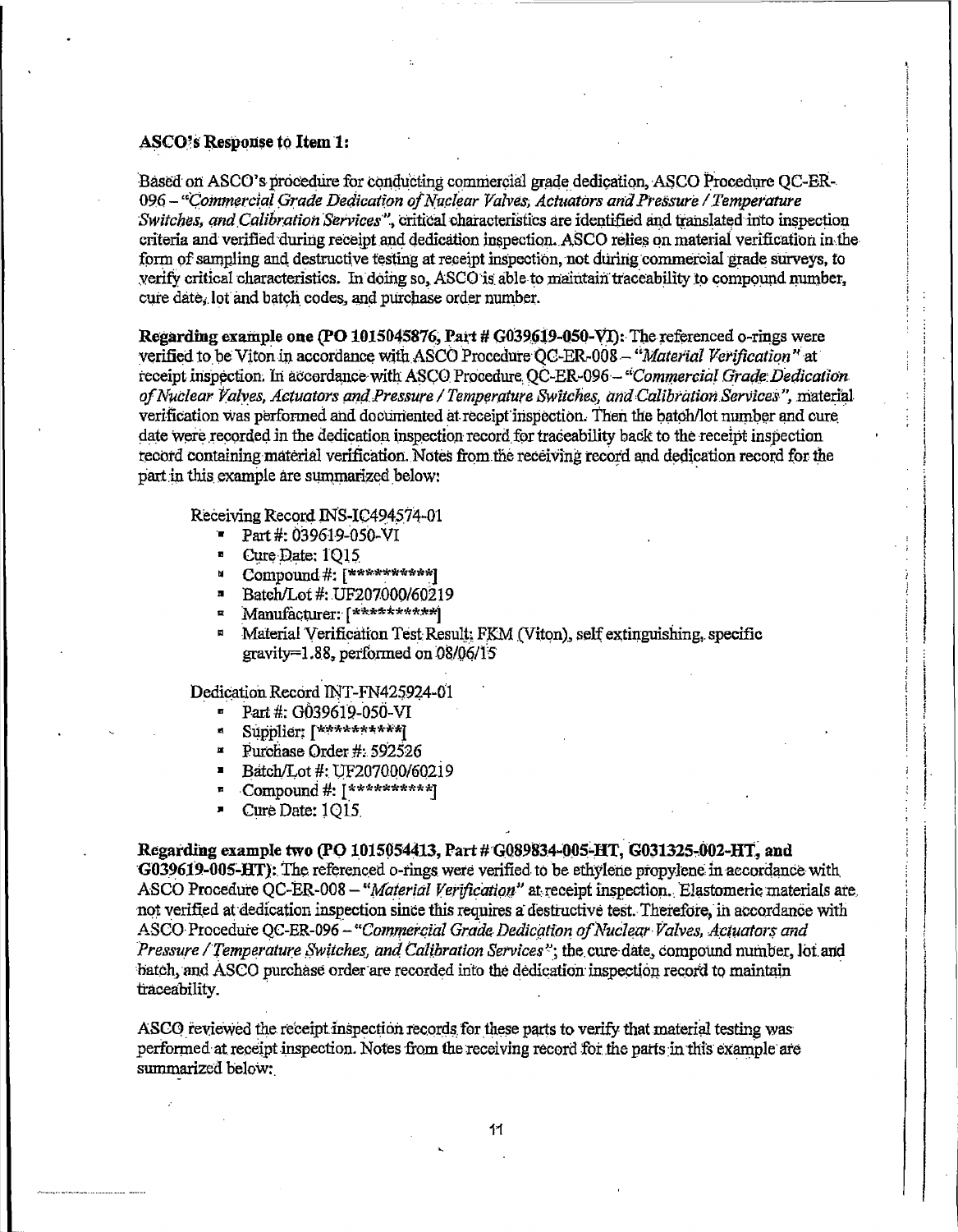# ASCO Order #606405; Work Order #425656

- Part #: G089834-005-HT
	- $\blacksquare$ Supplied by: [\*\*\*\*\*\*\*\*\*\*]
	- Purchase Order #: 552291
	- $\overline{\mathbf{z}}$ Batch/Lot #: 201109080/50399
	- $\blacksquare$  Compound # [\*\*\*\*\*\*\*\*\*\*]
	- <sup>n</sup> Cure Date: 3011
	- <sup>14</sup> Material Verification Test Result EP (ethylene propylene) Burns readily, Black Coarse Ash and subtle odor, does not swell in MEK (Methyl Ethyl Ketone), test performed on 3/23/15
- Part #: G031325-002-HT
	- Supplied by:[ \*\*\*\*\*\*\*\*\*\*] M.
	- $\overline{\mathbf{z}}$ Purchase Order #: 592889
	- Batch/Lot #: 021407050163/60963
	- <sup>B</sup> Compound #: [\*\*\*\*\*\*\*\*\*\*]
	- Cure Date: 3014
	- Material Verification Test Result has very subtle odor, burns readily  $\overline{\mathbf{z}}$
- Part #: G039619-005-HT
	- **Examplied** by [\*\*\*\*\*\*\*\*\*\*]
	- Batch/Lot #: 021405100224/57573
	- $\mathbb{F}$  Compound #:  $\mathbb{F}^{**********}$
	- " Cure Date: 2014
	- Material Verification Test Result FTIR (Fourier Transform Infrared Spectroscopy) test performed 9/18/15 Sample @ MP-I-026 S5 Plan

Regarding example three (PO 4500834520, Part # G064355-007): The referenced o-ring was purchased direct from the manufacturer, [\*\*\*\*\*\*\*\*\*\*\*]. The inspection record did include ASCO purchase order, material received, lot and batch numbers, compound number, and cure date. ASCO performed a commercial-grade survey at [\*\*\*\*\*\*\*\*\*\*\*]. However, the critical characteristics in the survey of [\*\*\*\*\*\*\*\*\*\*] did not include a review of their verification of raw material (resin) and validation of materials. Material Identification was identified as a critical characteristic, but was not adequately verified during the commercial grade survey.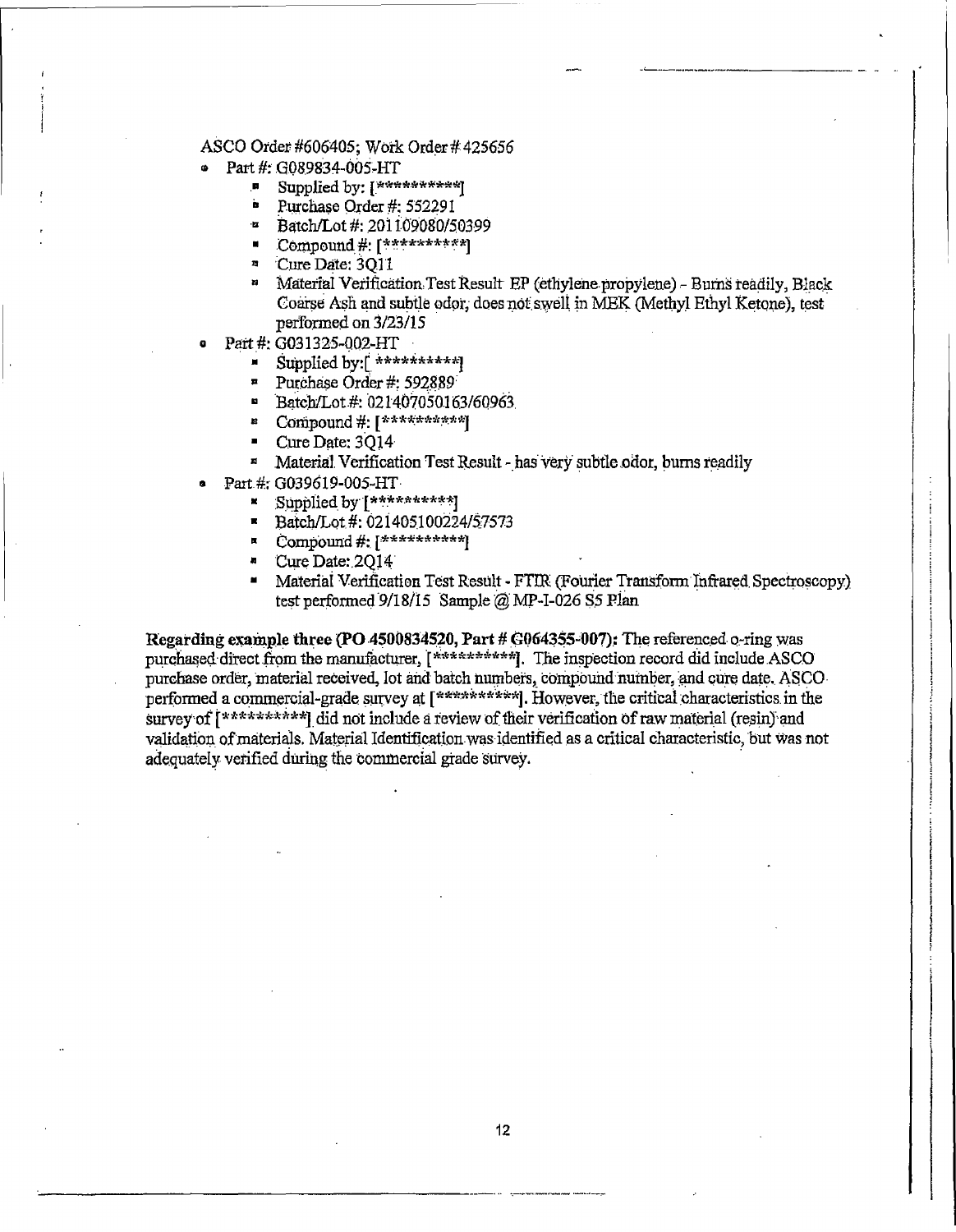ASCO reviewed the receipt inspection records for these parts to verify that material testing was performed at receipt inspection. Notes from the receiving record for the parts in this example are summarized below.

ASCO Order #420397, Work Order #193419

- Part #: G064355-007  $\bullet$
- Supplied by [\*\*\*\*\*\*\*\*\*\*]
- Purchase Order #: 533736
	- **Batch/Lot #: 201213520065** 
		- Compound #: [\*\*\*\*\*\*\*\*\*\*]  $\mathbf{z}$
		- " Cure Date: 2012
		- Material Verification Test Result: buna, combustible, swells in MEK specific gravity=1.297, test performed on 12/09/14
- Purchase Order #: 542607
	- **E** Batch/Lot #: 201502120272
	- Compound #: [\*\*\*\*\*\*\*\*\*\*\*]
	- $\leq$  Cure Date: 1015
	- Material Verification Test Result: NITRILE/NBR, Combustible, Black Coarse Ash and high evanogenic odor, Swells in MEK, test performed on 3/18/15 Sampled @ MP-I-026 S5 Plan

The review of the elements of Item 1 described above indicates that ASCO performed receipt inspections and dedication inspections consistent with our procedures which we believe are adequate. Therefore, ASCO takes exception to the finding in these examples. However, ASCO understands the concerns expressed by the NRC inspectors during the inspection and is implementing the following corrective actions to address those specific concerns:

# **Corrective actions:**

- $\bullet$ Commercial-grade surveys have been revised to include critical characteristics as acceptance criteria for all elastomers at both distributors and suppliers.
- The verification of raw materials has been added to the critical characteristics for the survey of elastomeric manufacturers.
- ASCO performed an extent of condition review of [\*\*\*\*\*\*\*\*\*\*\*] and identified 115 elastomeric parts used in nuclear products that are sourced from three manufacturers that supply elastomeric products to [\*\*\*\*\*\*\*\*\*\*\*]. ASCO plans to perform surveys at each of these suppliers using the revised survey that includes raw material verification by August 10, 2016.
- The extent of condition review also identified additional distributors of parts used for nuclear products. ASCO will review all items provided by suppliers through distribution, and will perform an evaluation as to the part's potential effect on the safety function of the basic component. Corrective action completion date is August 10, 2016.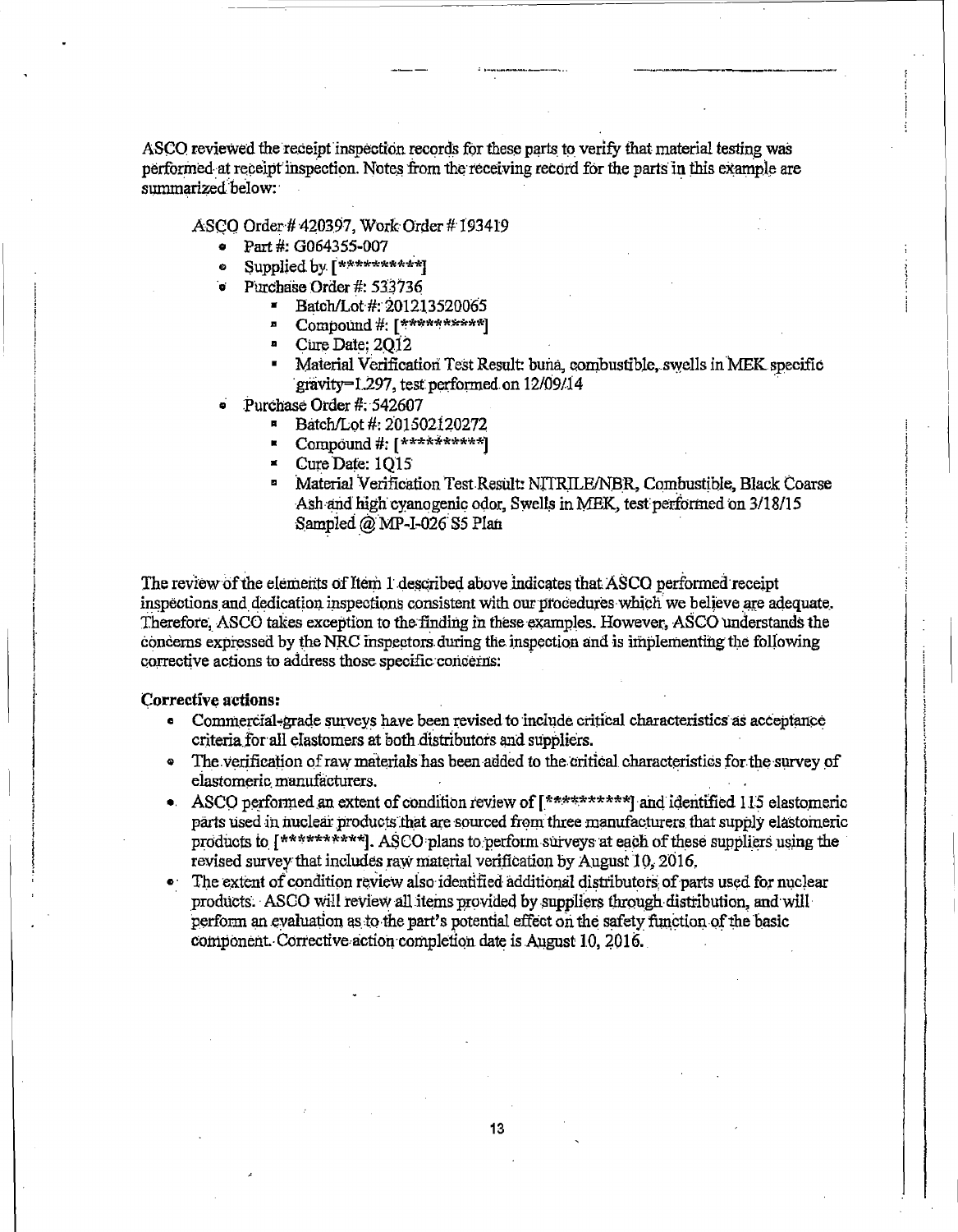#### Nonconformance Item 2:

Nonconformance Item 2 states the following:

2. ASCO failed to verify the following identified critical characteristics: markings, inner diameter, outer diameter, length, turns, lead length, resistance, and the leads of a coil kit for Work Order A339448 (PO 1015038212), Part # G027502-001-K, Coil MXX Nuclear as required by the commercial-grade dedication testing acceptance plan. In addition, ASCO failed to verify the material identification critical characteristic for an O-ring for Work Order 797668-15, Part # 022525-007-90, by performing either a Fourier transform infrared spectroscopy (FTIR) or burn test, as required by the CGD receipt inspection acceptance. plan.

#### **ASCO's Response to Item 2:**

The Quality System provides the inspector with three options to record the result: 1.) Pass, 2.) Skip, and 3.) Fail. The "Skip" selection is commonly used to document inspected items that were previously dedicated. However, this selection does not facilitate an explicit reference to notes regarding the prior dedication inspection. In addition, when the inspection record is printed, as is the case during audits and inspections, the reference to the prior dedication is not included in the printed information. During the NRC inspection, the printed document was reviewed and the notes regarding prior dedication were missed as a result.

Regarding example one (PO 1015038212, Part # G027502-001-K): A notation of prior dedication inspection was included on the inspection record, but was not observed or noted during the NRC. Inspection. The critical characteristics including markings, inner diameter, outer diameter, length, turns, lead length, resistance, and the leads were inspected at the dedication inspection and the material was put into stock in the nuclear stock room. This inspection dedicates the coil. Therefore, when pulled for a specific order, an additional inspection is not required.

When a previously dedicated component is selected for a work order, the dedication inspector documents the original inspection number that dedicated the component, and then selects one of the three available options. In this example, the previous inspection record was referenced, and the "skip" option was selected. ASCO has verified the inspection record does include a reference to the original dedication inspection but was not noted or observed during the NRC Inspection.

The review of the elements of example one in Item 2 described above indicates that ASCO performed receipt inspection and dedication inspections consistent with our procedures. Therefore, ASCO takes exception to the finding in this example. However, ASCO understands the concerns expressed by the NRC during the inspection and is implementing corrective actions as described below to address those specific concerns.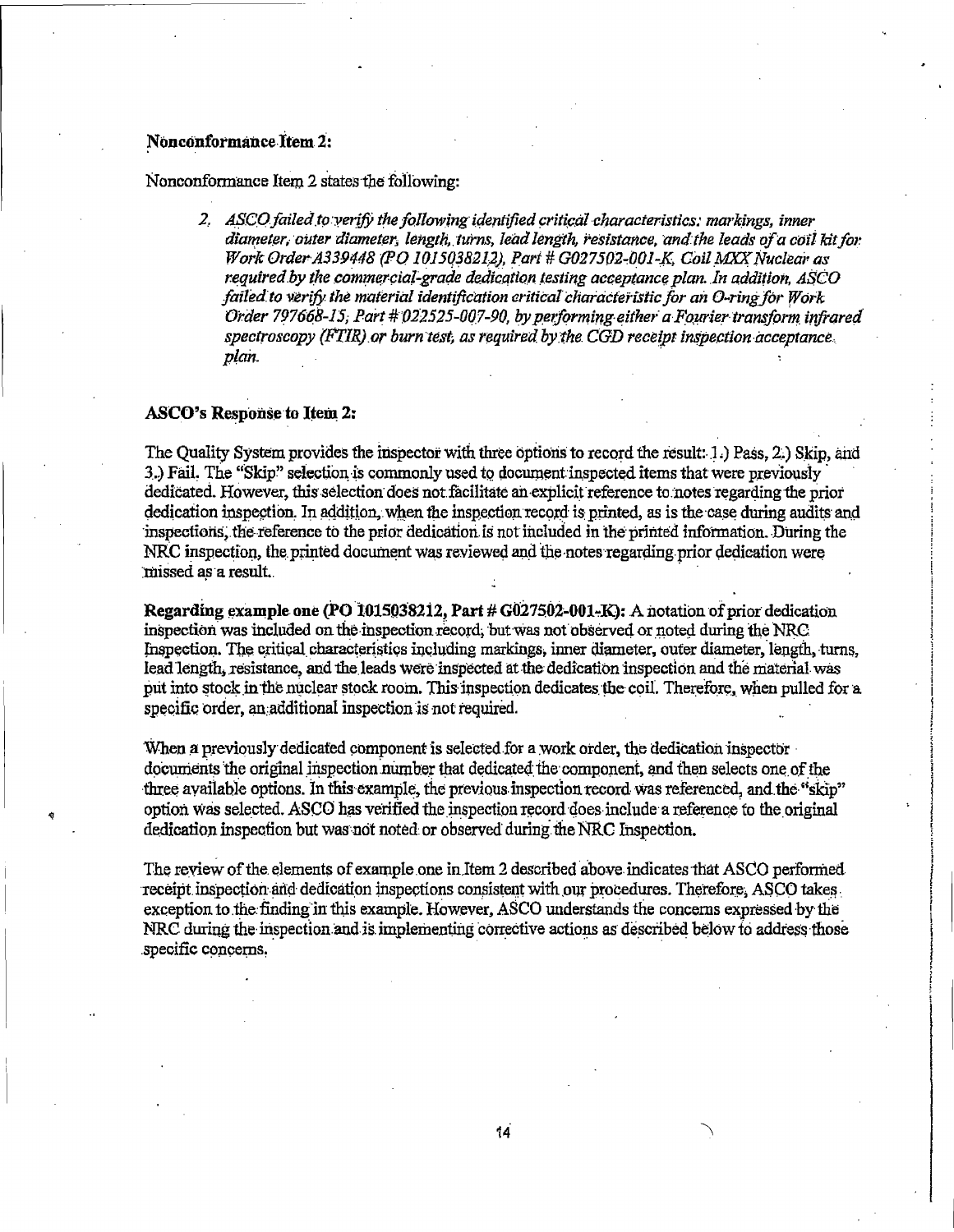Regarding example two (Work Order 797668-15, Part # 022525-007-90): Parts were inspected as commercial product. Material verification was not performed at receipt inspection. There are instructions in the Operations Sheet to perform a material verification at receipt inspection. However, for this particular order, instructions given by the Quality Manager were misinterpreted to omit this step at receipt inspection. This instruction was provided on 10/1/15 to inspectors via e-mail. It should be noted that ASCO's MRP (Material Resource Planning) system designates all parts used in Nuclear products as "MP-I-094" parts. Once a part carries this designation, the designation cannot be removed, even if the part is no longer used for Nuclear products. This maintains the record integrity for legacy products. Operations Sheets are undated for parts that are no longer used in Nuclear products. Inspectors must use the Operations Sheets to ensure proper inspection and dedication is performed. There is a provision in ASCO Procedure MP-I-026 - "Sampling Plan for Product Acceptance" to allow for exceptions from the Operations Sheet if authorized by the Quality Manager or designee.

#### **Corrective Actions:**

- ASCO Procedure OC-ER-096 "Commercial Grade Dedication of Nuclear Valves, Actuators and  $\blacksquare$ Pressure / Temperature Switches, and Calibration Services", has been revised to eliminate the practice of selecting "Skip" for nuclear items. Going forward, the items will be inspected and reference to the previous dedication inspection will be prominently noted.
- ASCO reviewed the extent of condition for all parts listed on o-ring drawings to ensure that the  $\bullet$ inspection Operations Sheets reflect the current revision level and all nuclear items are properly identified.
- ASCO determined that the instruction to the inspectors to skip certain parts inspections was given on 10/1/15. ASCO reviewed the extent of condition for dedication records from 10/1/14 to 2/26/16. The findings concluded that no parts designated for use in Nuclear products were. inspected as commercial items from 10/1/14 to 10/1/15. After the instruction by the Quality Manager had been issued, in the period from 10/1/15 to 2/26/16, ten lots of parts designated for use in Nuclear products, including the part in example two, were inspected as commercial product. Parts from nine of these lots were still available. ASCO has sampled the stock from these nine lots and verified the correct material in accordance with ASCO Procedure OC-ER-008 - "Material Verification". It was determined that none of the material from the tenth lot was used in the production of a Nuclear product.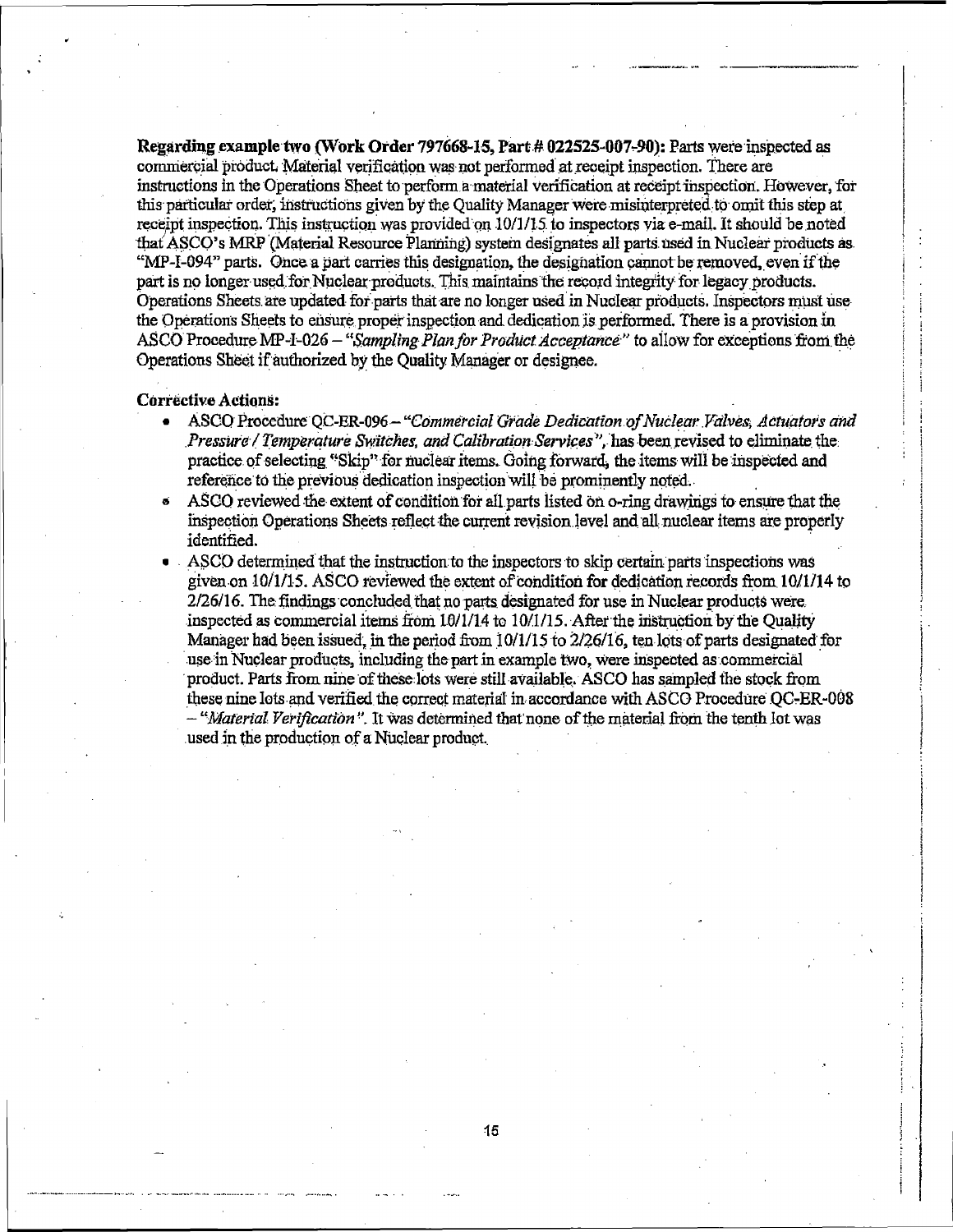# **NRC Nonconformance Item 3:**

Nonconformance Item 3 states the following:

3. ASCO failed to provide a documented technical basis for selection and use of sampling plans for CGD of commercial elastomers for the critical characteristic material identification by destructive testing as part of their acceptance method plan, when lot/batch control was not established through a commercial-grade survey. ASCO inspects only one item, independent of lot size, when performing destructive testing to verify material critical characteristics of the elastomers mentioned above, which is not in accordance with ASCO's procedure MP-I-026, "Sampling Plan for Product Acceptance," NRC regulatory guidance and Electric Power Research Institute (EPRI) industry standards.

# ASCO's Response to Item 3:

The material verification of elastomeric components is destructive. ASCO Procedure EDP-177 -"Determination of Critical Characteristics for Dedication Inspection (Nuclear Valves)" did not properly identify sampling plans for parts requiring destructive testing to ensure a lot is homogenous per EPRI industry standards. In addition, ASCO Procedure MP-I-026 - "Sampling Plan for Product Acceptance" does not address sample size to be used for destructive testing. The practice has been to use one sample from the lot received for material verification. ASCO did not define a sampling plan as defined in EPRI 5652 Commercial Grade Dedication section D.2.9, Referencing EPRI report TR-017218-R1 sampling plans for destructive and non-destructive inspection methods.

#### **Corrective Actions:**

• ASCO Procedure EDP-177 - "Determination of Critical Characteristics for Dedication Inspection (Nuclear Valves)" section 4.A & 4.B has been revised to reference destructive and non-destructive testing as follows:

a. Destructive type testing:

Material verification is typically a destructive testing feature that is critical when listed as such in the FMEA document, therefore dedication inspection needs to verify that receiving inspection performed sufficient destructive type testing on the lot/batch being dedicated based on the criteria below:

1. For custom parts direct from the manufacturer, a sampling plan of one piece per lot is allowed per EPRI report TR-017218-R1 section 2.4.4.1 as the lot is traceable to the production lot number.

2. For O-rings, U-cups, and other commercially available parts traceable to a single manufacturer, verify that the sampling plan set forth under section 2.4.4.2. of EPRI report TR-017218-R1 is followed.